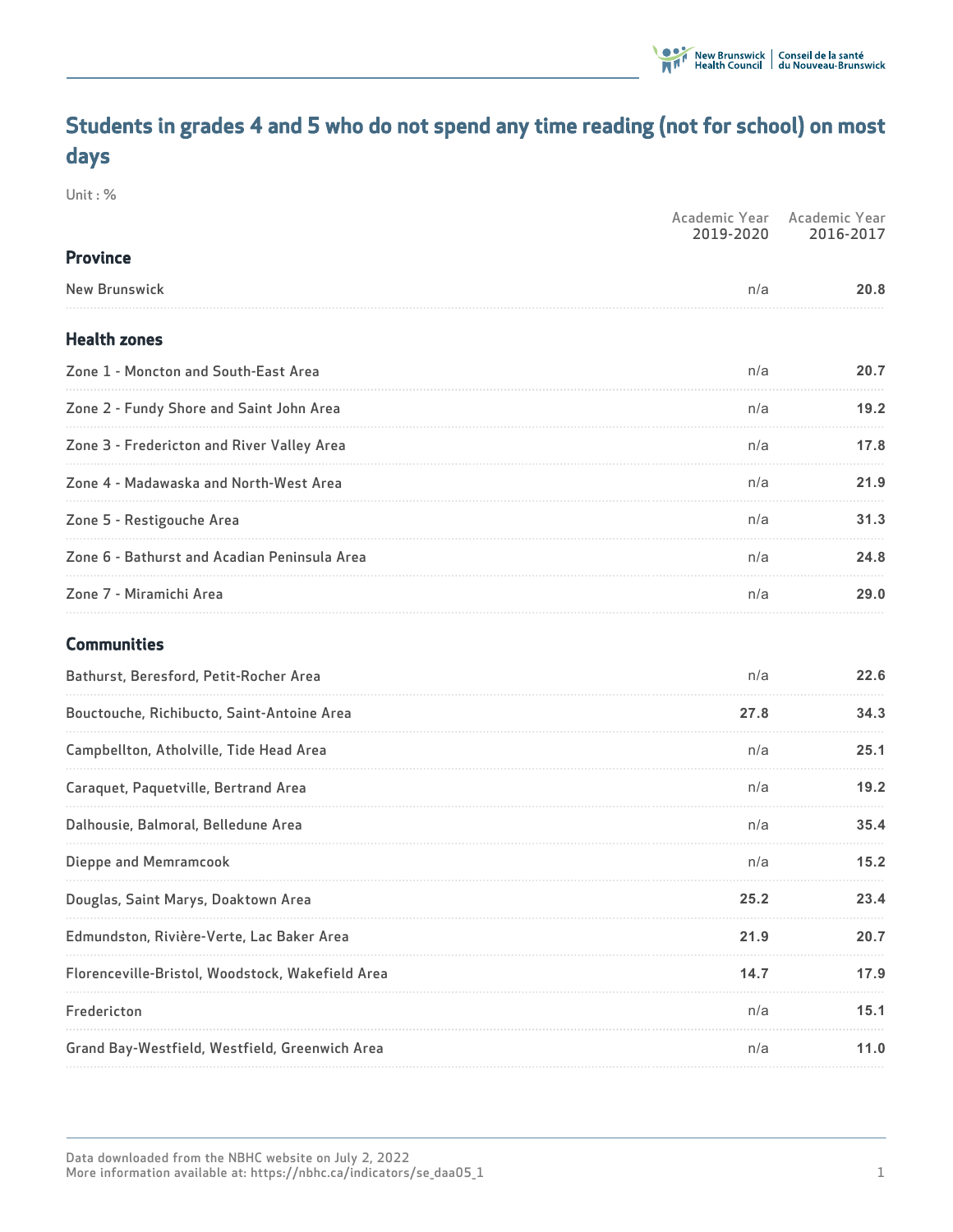

|                                                    | Academic Year<br>2019-2020 | Academic Year<br>2016-2017 |
|----------------------------------------------------|----------------------------|----------------------------|
| Grand Falls, Saint-Léonard, Drummond Area          | 16.2                       | 18.3                       |
| Hillsborough, Riverside-Albert, Alma Area          | n/a                        | 27.8                       |
| Kedgwick, Saint-Quentin and Grimmer                | n/a                        | 33.4                       |
| Minto, Chipman, Cambridge-Narrows Area             | 28.2                       | 15.8                       |
| Miramichi, Rogersville, Blackville Area            | n/a                        | 30.0                       |
| Moncton                                            | n/a                        | 20.2                       |
| Nackawic, McAdam, Canterbury Area                  | n/a                        | 27.1                       |
| Neguac, Alnwick, Esgenoopetitj Area                | 31.3                       | 18.2                       |
| New Maryland, Kingsclear, Lincoln Area             | 25.4                       | 19.3                       |
| Oromocto, Gagetown, Fredericton Junction Area      | n/a                        | 20.2                       |
| Perth-Andover, Plaster Rock, Tobique Area          | n/a                        | 20.8                       |
| Quispamsis, Rothesay, Hampton Area                 | n/a                        | 15.6                       |
| <b>Riverview and Coverdale</b>                     | 12.8                       | 16.3                       |
| Sackville, Dorchester, Port Elgin Area             | 14.5                       | 19.7                       |
| Saint John, Simonds and Musquash                   | n/a                        | 23.1                       |
| <b>Salisbury and Petitcodiac</b>                   | n/a                        | 27.4                       |
| Shediac, Beaubassin East and Cap-Pelé              | n/a                        | 23.7                       |
| Shippagan, Lamèque, Inkerman Area                  | 29.7                       | 32.2                       |
| St. George, Grand Manan, Blacks Harbour Area       | n/a                        | 20.9                       |
| St. Stephen, Saint Andrews, Campobello Island Area | 34.9                       | 19.7                       |
| Sussex, Norton, Sussex Corner Area                 | 23.1                       | 16.8                       |
| <b>Tracadie and Saint-Isidore</b>                  | 28.2                       | 28.1                       |
|                                                    |                            |                            |

## **School districts**

| Anglophone East School District | n/a | 20.5 |
|---------------------------------|-----|------|
|---------------------------------|-----|------|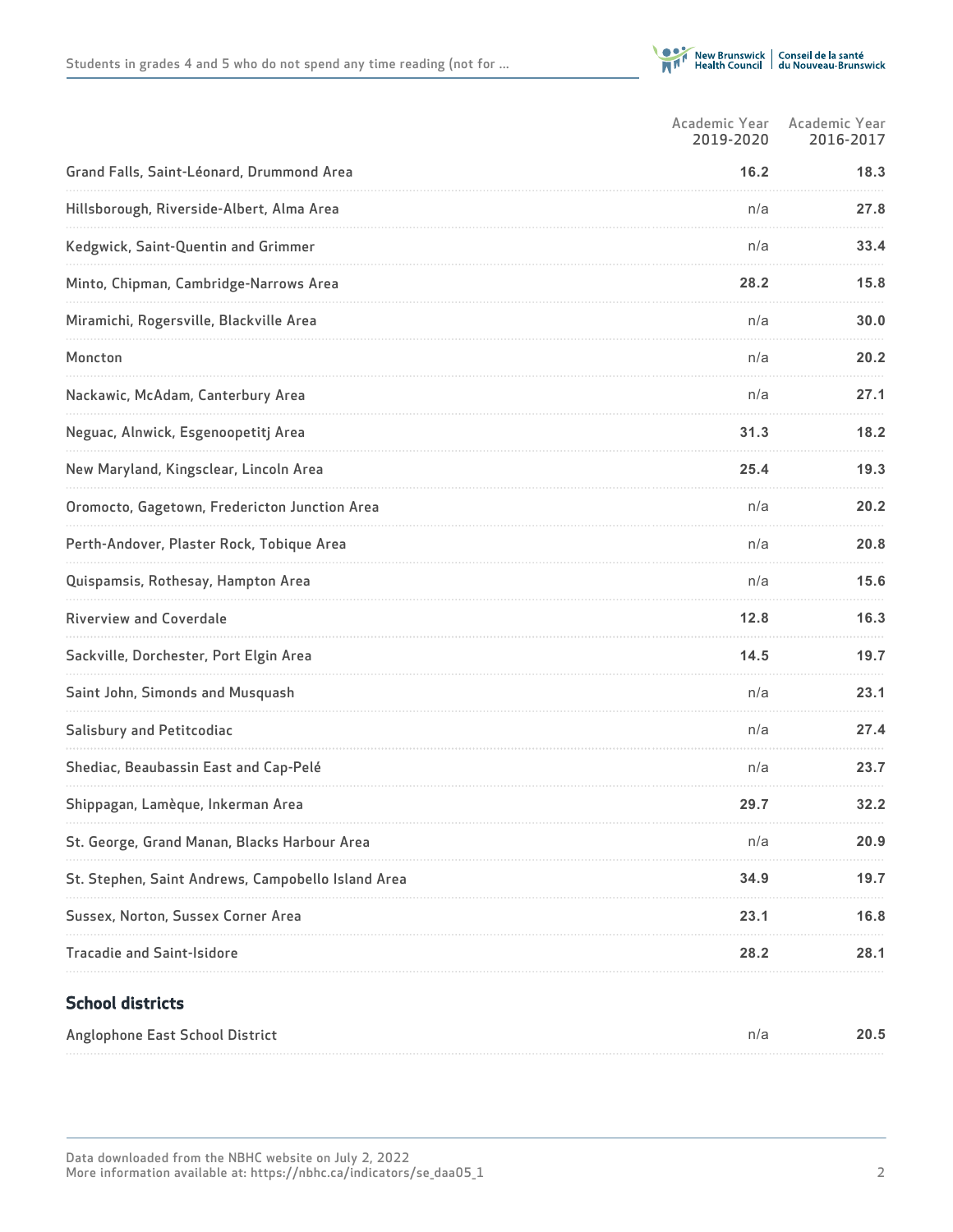

|                                          | Academic Year Academic Year<br>2019-2020 | 2016-2017 |
|------------------------------------------|------------------------------------------|-----------|
| Anglophone North School District         | n/a                                      | 26.1      |
| Anglophone South School District         | n/a                                      | 19.3      |
| Anglophone West School District          | n/a                                      | 17.7      |
| Anglophone sector                        | n/a                                      | 19.7      |
| District scolaire francophone Nord-Est   | n/a                                      | 26.3      |
| District scolaire francophone Nord-Ouest | n/a                                      | 22.2      |
| District scolaire francophone Sud        | n/a                                      | 21.6      |
| Francophone sector                       | n/a                                      | 23.1      |
| Gender                                   |                                          |           |
| Woman/Girl                               | n/a                                      | 14.8      |
| Man/Boy                                  | n/a                                      | 26.4      |